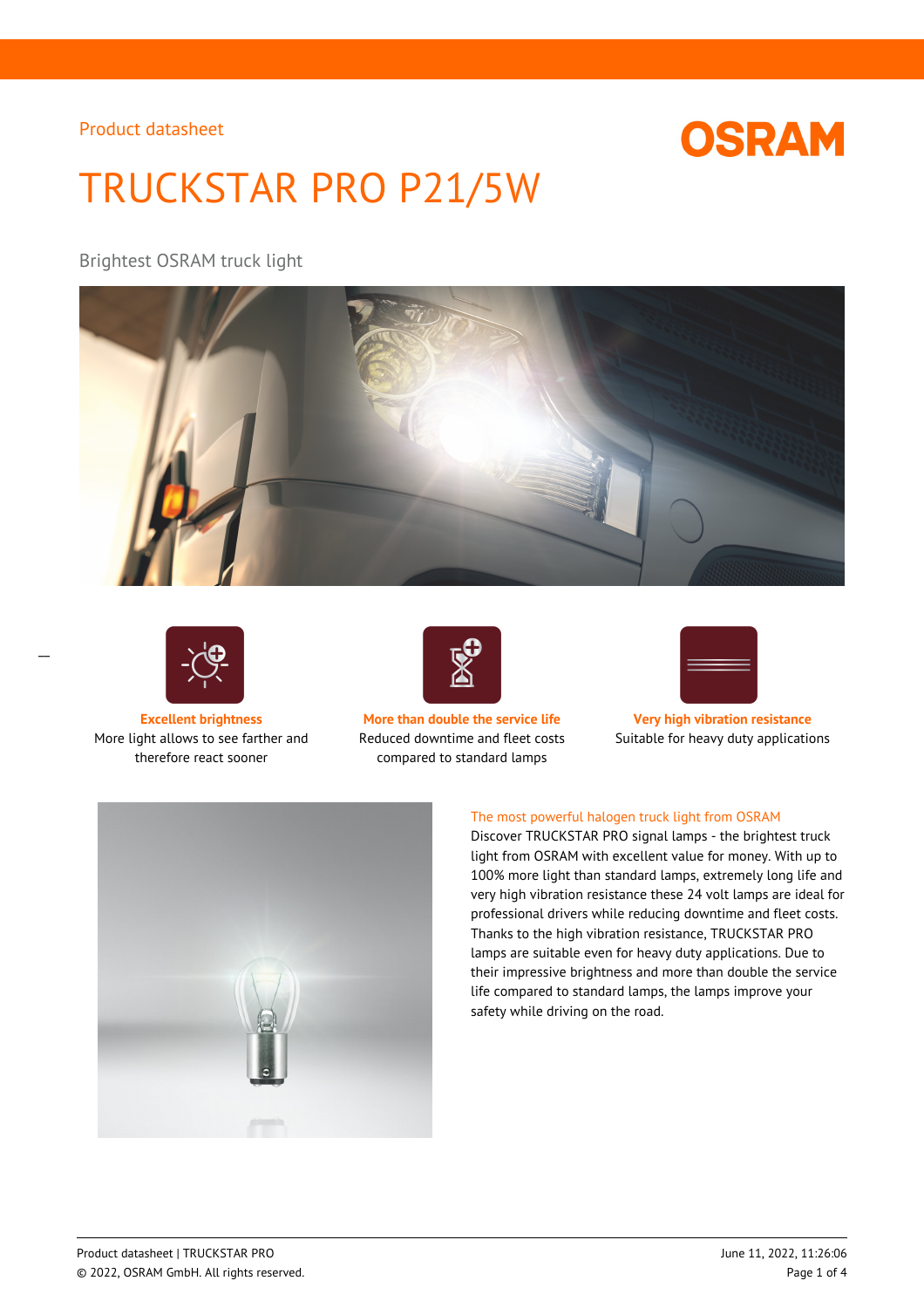#### Technical data

### **Product information**

| Order reference                             | 7537TSP        |  |  |
|---------------------------------------------|----------------|--|--|
| Application (Category and Product specific) | Auxiliary lamp |  |  |

### **Electrical data**

| Power input           | 28/10W  |
|-----------------------|---------|
| Nominal voltage       | 24.0 V  |
| Nominal wattage       | 21/5 W  |
| Power input tolerance | ±6/±10% |
| <b>Test voltage</b>   | 28.0 V  |

#### **Photometrical data**

| <b>Luminous flux</b>    | 440/40 lm   |
|-------------------------|-------------|
| Luminous flux tolerance | ±15 / ±20 % |

## **Dimensions & weight**



| Length                | 52.5 mm   |
|-----------------------|-----------|
| <b>Diameter</b>       | $25.0$ mm |
| <b>Product weight</b> | 10.00 q   |

### **Lifespan**

| Lifespan B3 | 100 / 1000 h |
|-------------|--------------|
| Lifespan Tc | 200 / 2000 h |

### **Additional product data**

| Base (standard designation) | ĸд |
|-----------------------------|----|
|-----------------------------|----|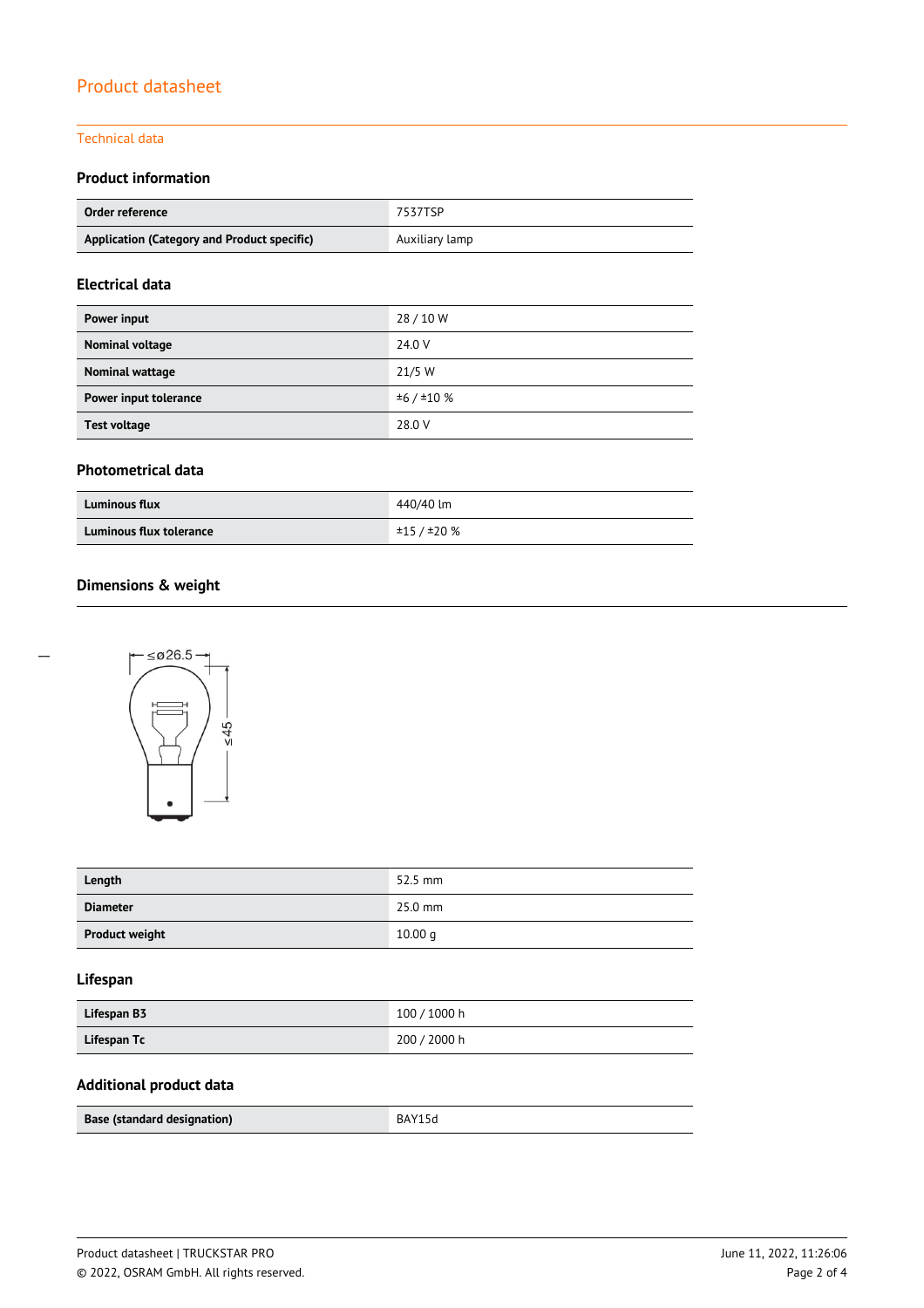#### **Capabilities**

| <b>Technology</b>                       | <b>AUX</b> |  |  |
|-----------------------------------------|------------|--|--|
| Certificates & standards                |            |  |  |
| <b>ECE category</b>                     | P21/5W     |  |  |
| <b>Country specific categorizations</b> |            |  |  |
| Order reference                         | 7537TSP    |  |  |

#### **Environmental information**

#### **Information according Art. 33 of EU Regulation (EC) 1907/2006 (REACh)**

| Date of Declaration               | 19-01-2022                                                                       |
|-----------------------------------|----------------------------------------------------------------------------------|
| <b>Primary Article Identifier</b> | 4008321798138   4008321837318   4052899423695<br>  4062172121132   4062172158480 |
| Candidate List Substance 1        | No declarable substances contained                                               |
| Declaration No. in SCIP database  | In work                                                                          |

#### Logistical Data

 $\overline{a}$ 

| <b>Product code</b> | <b>Product description</b> | Packaging unit<br>(Pieces/Unit) | <b>Dimensions (length</b><br>x width x height)       | <b>Volume</b>          | <b>Gross weight</b> |
|---------------------|----------------------------|---------------------------------|------------------------------------------------------|------------------------|---------------------|
| 4008321798138       | TRUCKSTAR PRO<br>P21/5W    | Unpacked                        | $25 \text{ mm} \times 25 \text{ mm} \times$<br>53 mm | $0.03$ dm <sup>3</sup> | 10.00 $q$           |
| 4008321798145       | TRUCKSTAR PRO<br>P21/5W    | Folding carton box<br>10        | 58 mm x 54 mm x<br>139 mm                            | $0.44$ dm <sup>3</sup> | 122.00 g            |
| 4008321798152       | TRUCKSTAR PRO<br>P21/5W    | Shipping carton box<br>50       | $273$ mm x 145 mm x<br>65 mm                         | $2.57$ dm <sup>3</sup> | 660.00 q            |

The mentioned product code describes the smallest quantity unit which can be ordered. One shipping unit can contain one or more single products. When placing an order, for the quantity please enter single or multiples of a shipping unit.

#### **Application advice**

For more detailed application information and graphics please see product datasheet.

#### **Disclaimer**

Subject to change without notice. Errors and omission excepted. Always make sure to use the most recent release.